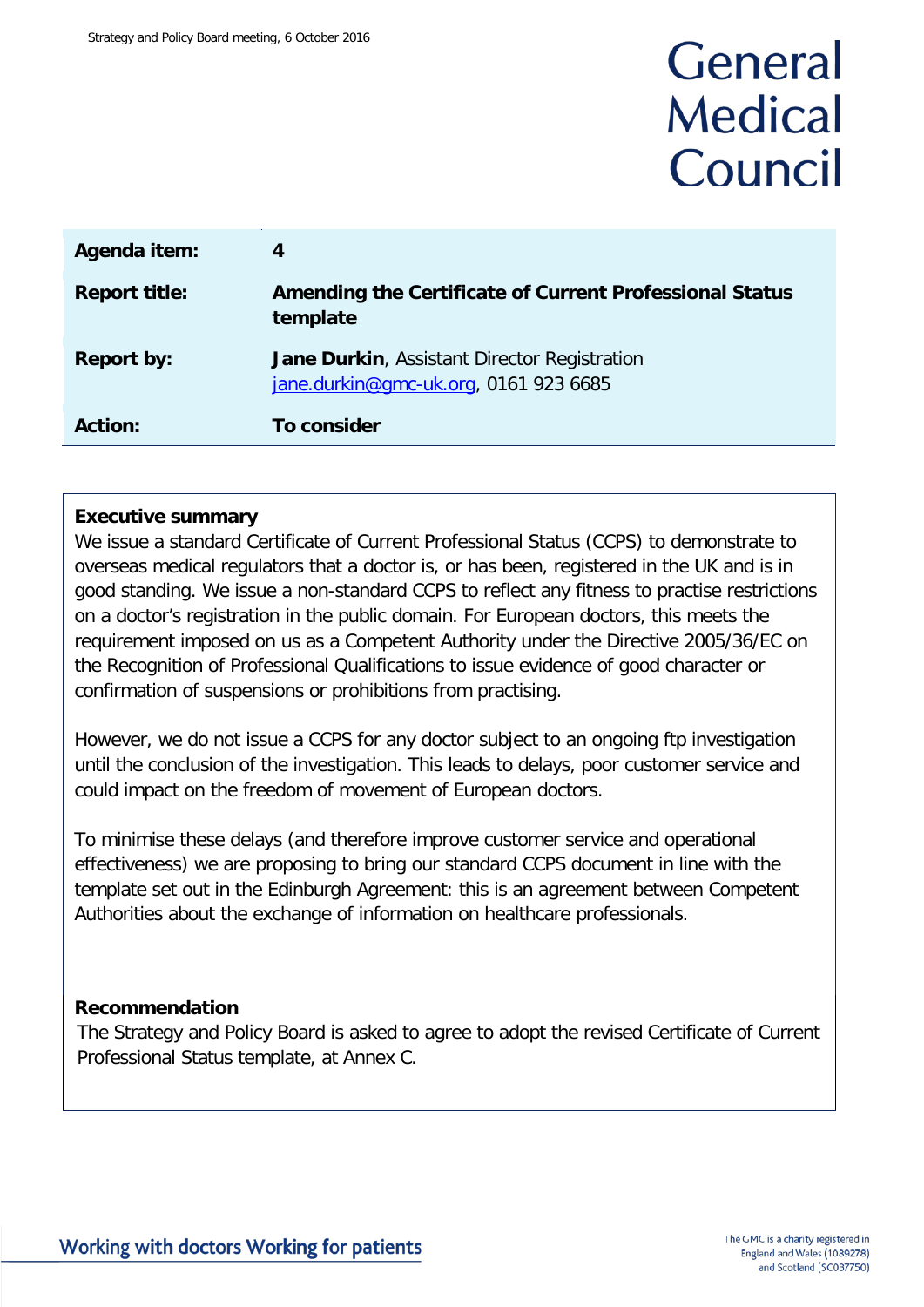#### **Background**

- **1** We currently issue two types of Certificate of Current Professional Status (CCPS):
	- **a** A standard CCPS, at Annex A, which confirms basic information about a doctor's registration status. It includes the statement that 'no proceedings under the Medical Act 1983 are at present in progress or contemplated in relation to the conduct or fitness to practise of the below named practitioner'.
	- **b** A non-standard CCPS which includes the same basic information as the standard CCPS but also includes relevant fitness to practise (FtP) restrictions (except any relating to a doctor's health) in line with our FtP disclosure policy $\dot{\tilde{\ }}$ .
- **2** For European doctors, this meets the requirement imposed on us as a Competent Authority under the Directive 2005/36/EC<sup> $<sup>†</sup>$  $<sup>†</sup>$  $<sup>†</sup>$  to issue evidence of good character or</sup></sup> confirmation of suspensions or prohibitions from practising within two months of a request from another Competent Authority or the doctor.
- **3** However, we do not issue a CCPS for any doctor subject to an ongoing FtP investigation until the conclusion of the investigation. This is problematic and leads to poor customer service:
	- **a** It can lead to significant delay while the investigation is ongoing. This means we do not comply with the Directive's two month deadline to issue evidence of good character or confirmation of suspensions or prohibitions on practising for European doctors.
	- **b** It can delay a doctor's registration in another country and therefore impact on the freedom of movement of European doctors.
	- **c** We cannot adequately explain why we won't issue a CCPS if the doctor is unaware that they are being investigated and the investigation body (the Police for example) has asked us not to inform the doctor.
- **4** Since 1 January 2013 we have received 57 complaints from doctors about CCPS documents. Of these, 10 were from doctors with an EEA primary medical qualification (PMQ) and 13 were about delay or refusal to issue a CCPS due to ongoing investigations.

<span id="page-1-0"></span>Section 35B of the Medical Act 1983, as amended, stipulates the fitness to practise information the GMC must publish.

<span id="page-1-1"></span><sup>&</sup>lt;sup>†</sup> On the Recognition of Professional Qualifications.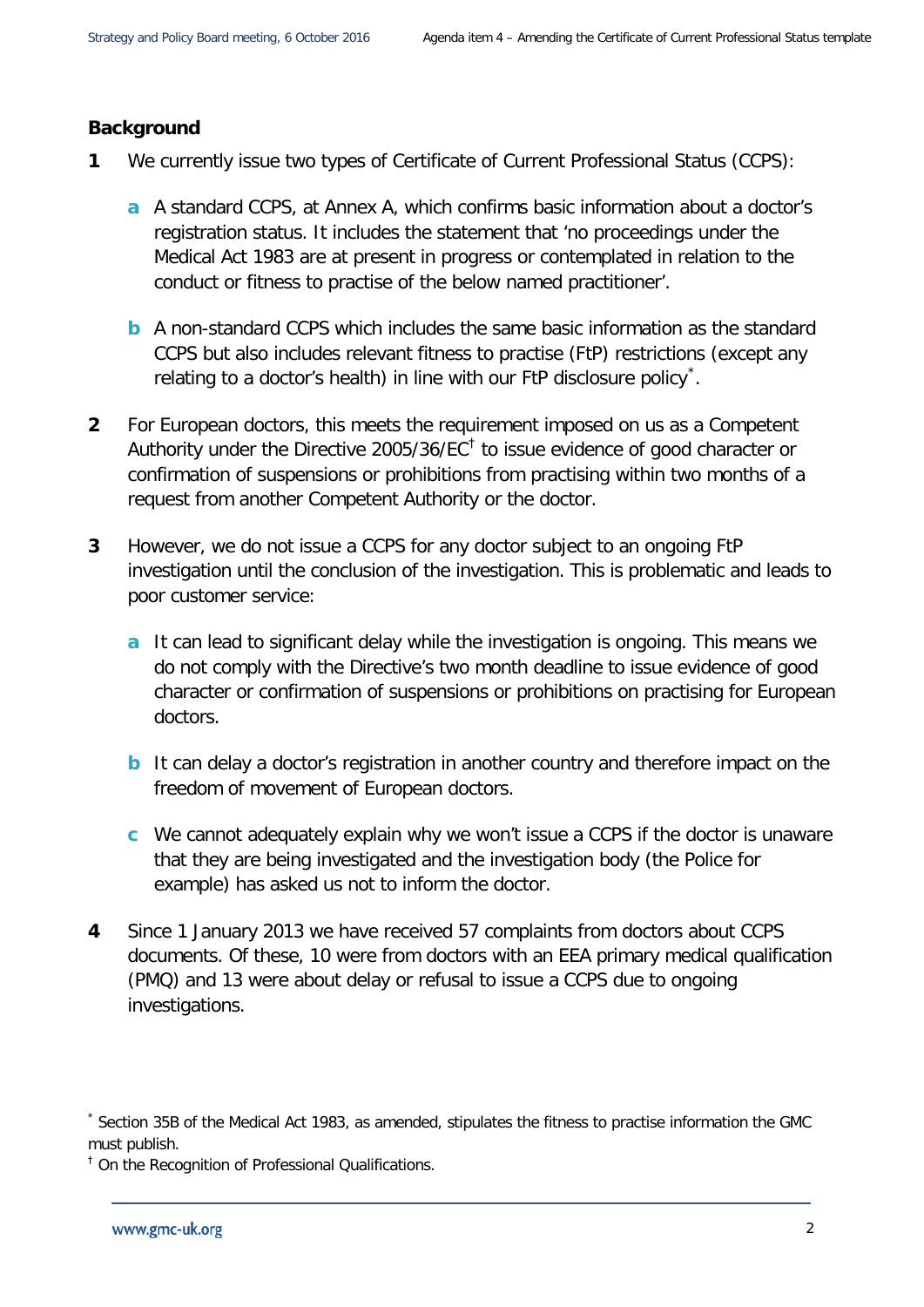**5** We are therefore proposing to amend the standard CCPS template to improve customer service and operational effectiveness.

#### **The Edinburgh agreement**

**6** In October 2005, the European Consensus Conference agreed and documented best practice in transferring information about doctors between Competent Authorities. This is known as the Edinburgh Agreement. It includes a template, at Annex B, which Competent Authorities should use to share information about doctors, including information about FtP. The statement on our current standard CCPS at paragraph 1a above, goes beyond the requirements of the Edinburgh Agreement.

#### **Improving customer service and operational effectiveness**

- **7** We propose amending our standard CCPS to bring it in line with the Edinburgh Agreement template. The revised standard CCPS template, at Annex C:
	- **a** Will not include the statement at paragraph 1a above and;
	- **b** Will include the statement 'current restriction to practise: none'.
- **8** If a doctor has current restrictions on their practice, we will amend the text to state 'current restriction to practise: yes', and include details of any restrictions on a doctor's registration in the public domain.
- **9** This will enable us to issue a CCPS where an investigation is ongoing, thereby improving customer service and operational effectiveness.

#### **Next steps**

- **10** Subject to the Board's agreement, we will implement the proposed changes to the CCPS template as part of Siebel release 7.10 due to take place in December 2016.
- **11** We will notify other medical regulators of the changes through existing European and international networks. We will also update the relevant pages on our website.

#### **Equality issues**

**12** The proposed changes will reduce delays in issuing CCPSs and will not adversely impact on particular groups of doctors. We have not therefore undertaken an equality analysis.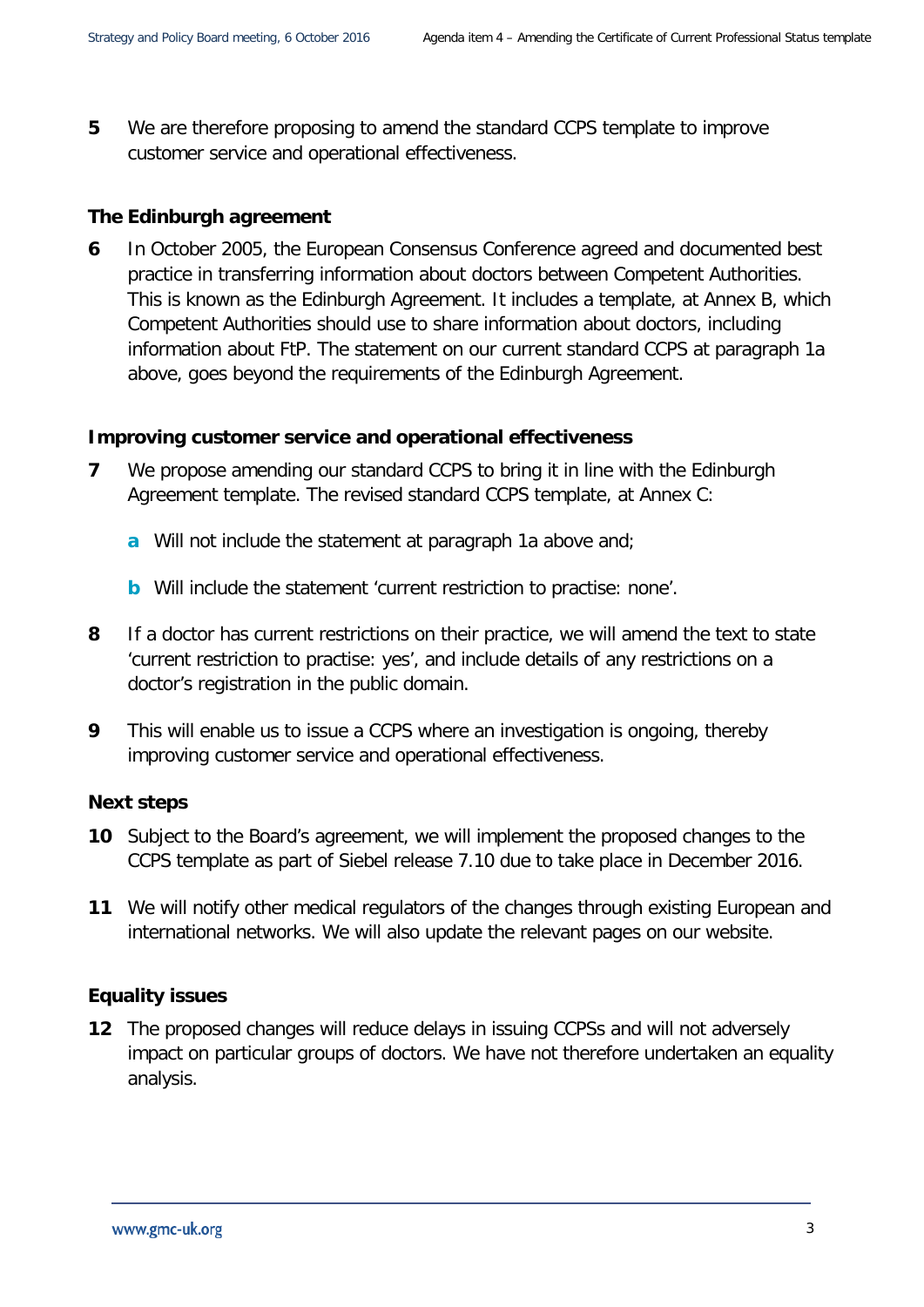## **4 – Amending the Certificate of Current Professional Status template**

**4 – Annex A**

General

**Medical** 

## **Current standard CCPS template**

#### **<Generation Date>**

<Addressee Correspondence Name>

<Addressee Organisation>

<Addressee Department>

<Addressee Address Line 1>

<Addressee Address Line 2>

<Addressee City>

<Addressee County>

## **Certificate of Current Professional Status (Good Standing)**

I certify that no proceedings under the Medical Act 1983 are at present in progress or contemplated in relation to the conduct or fitness to practise of the below named practitioner.

Practitioner's name: <Register Name>

GMC reference number: <GMC Reference Number>

Gender: <Gender>

Date of birth: <Date of birth>

Nationality currently held on the GMC Register: <Nationality>

Primary medical qualification: <PMQ>

Current status: <Registration and Licence Status>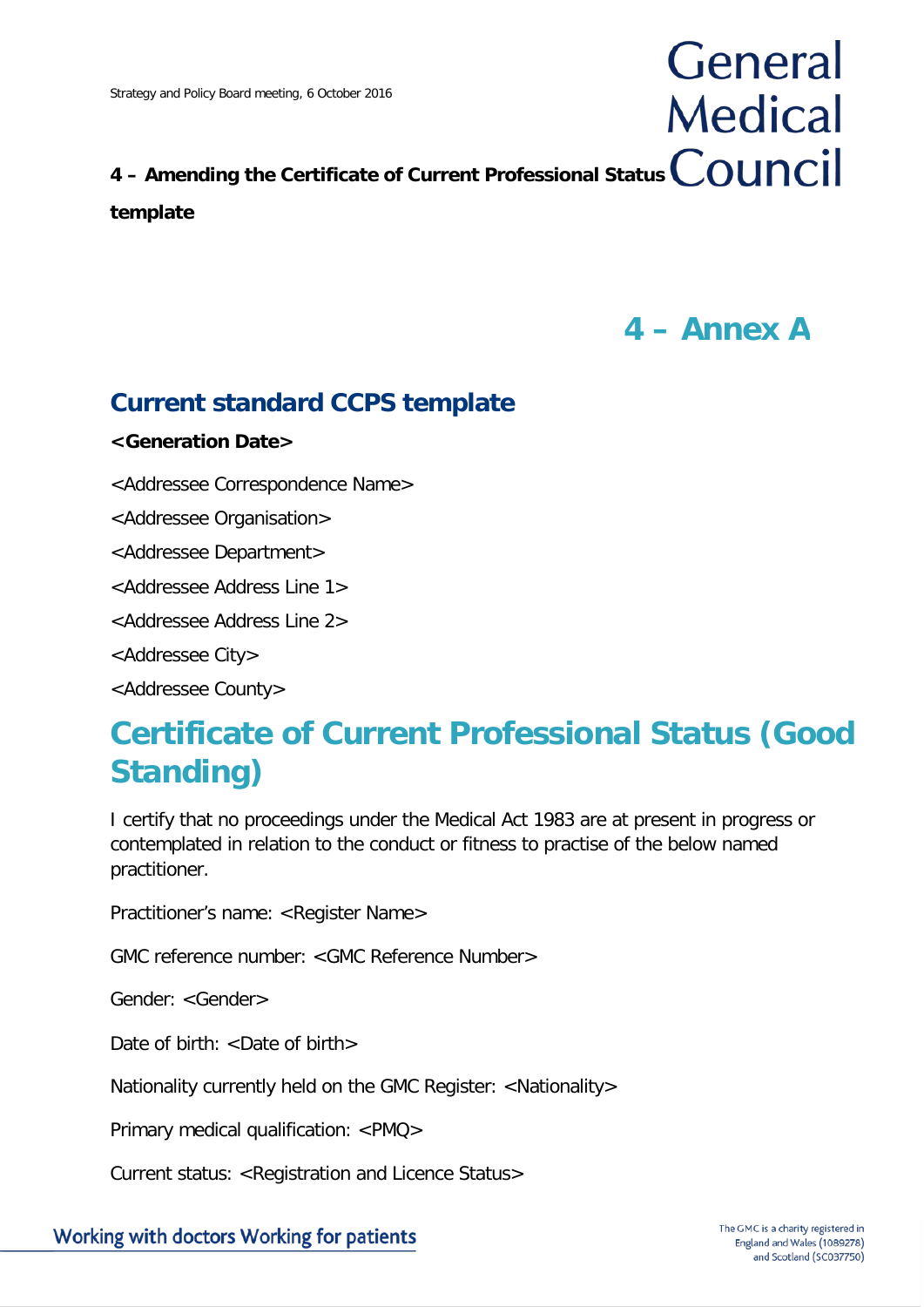Date of limited registration: <Award date>

Date of provisional registration: <Award date>

Date of full registration: <Award date>

Date of current entry from: < Award date>

Specialist Register entry:

| Specialty               | Sub-specialty               | Date of entry                                    |
|-------------------------|-----------------------------|--------------------------------------------------|
| <specialty></specialty> | <sub specialty=""></sub>    | <date entry="" into="" of="" register=""></date> |
| $<$ Specialty>          | $\langle$ Sub specialty $>$ | <date entry="" into="" of="" register=""></date> |

GP Register entry date: <Date of entry into GP Register>

Practitioner's address: <Organisation>, <Department>, <Address Line 1>, <Address Line  $2$ 

> <Address Line 3>, <Address Line 4>, <City>, <County>, <Postcode>, <Country>

#### **Certificate of Current Professional Status (Good Standing)**

Name: <Register Name>

GMC reference number: <GMC Reference Number>

#### **This certificate**

All doctors who want to practise medicine in the UK must hold both registration **and** a licence to practise.

If the doctor's current status includes a reference to APS, this means their practice in the UK is subject to the requirements of our approved practice settings (APS) scheme. You can find more information about APS at www.gmc-uk.org/aps/.

This certificate does not guarantee that this doctor's status on the register has not changed. You can check this doctor's status on the register, and find up to date details of their eligibility to practise medicine in the UK, at www.gmc-uk.org/lrmp or by calling us.

roNvk

**Jane Durkin Assistant Registrar**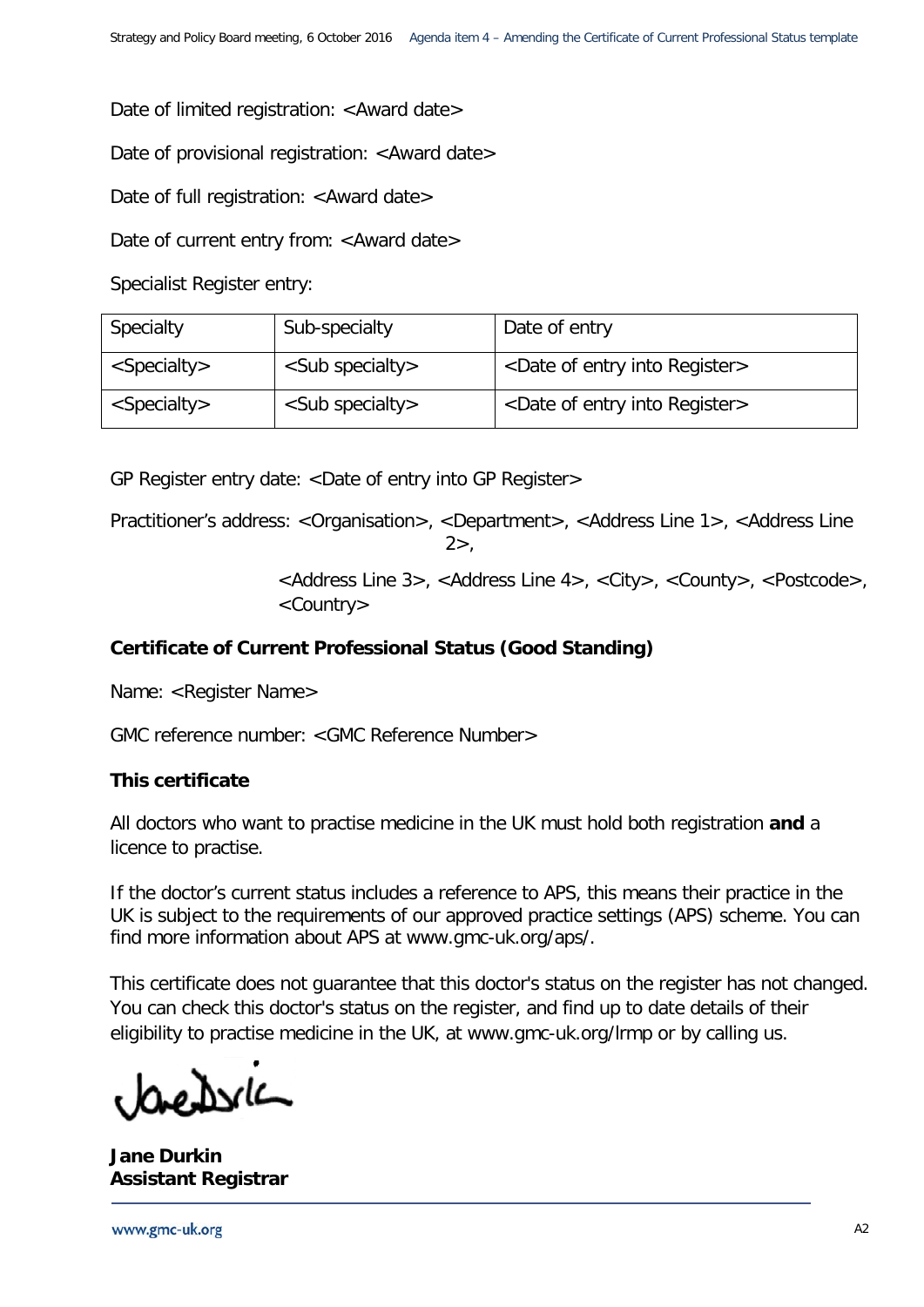# **4 – Amending the Certificate of Current Professional Status**

#### **template**

## **4 – Annex B**

General

**Medical** 

### **Edinburgh agreement template**

#### **Name**

(as on passport, ID card or register)

#### **Nationality**

(the applicant's nationality, including any dual nationality status, and details of any changes or additions to nationality)

#### **Professional ID Number/Unique Identifier**

(the applicant's official and unique identifier as issued to them by the competent authority)

#### **Gender**

**Date of Birth** (day, month and year of birth)

#### **Date and Description of Primary Qualification(s) of Healthcare Professionals**

(the date of qualification and name of the relevant qualification(s) held, and the name of the

awarding body, the relevant Directive and title as in the Directive, as applicable)

#### **Qualification of Specialisation**

(the date of qualification and the name of relevant qualification(s) held, the relevant **Directive** and title as in the Directive, as applicable)

#### **Registered Address**

(the place of current practice of the applicant or the applicant's registered address(es))

#### **Registration Status**

Current restriction to practise: Yes/No (details of the nature of the registration held, e.g. full, temporary, restricted, suspended. Where subject to conditions, all restrictions should include their duration and reason where available)

#### Working with doctors Working for patients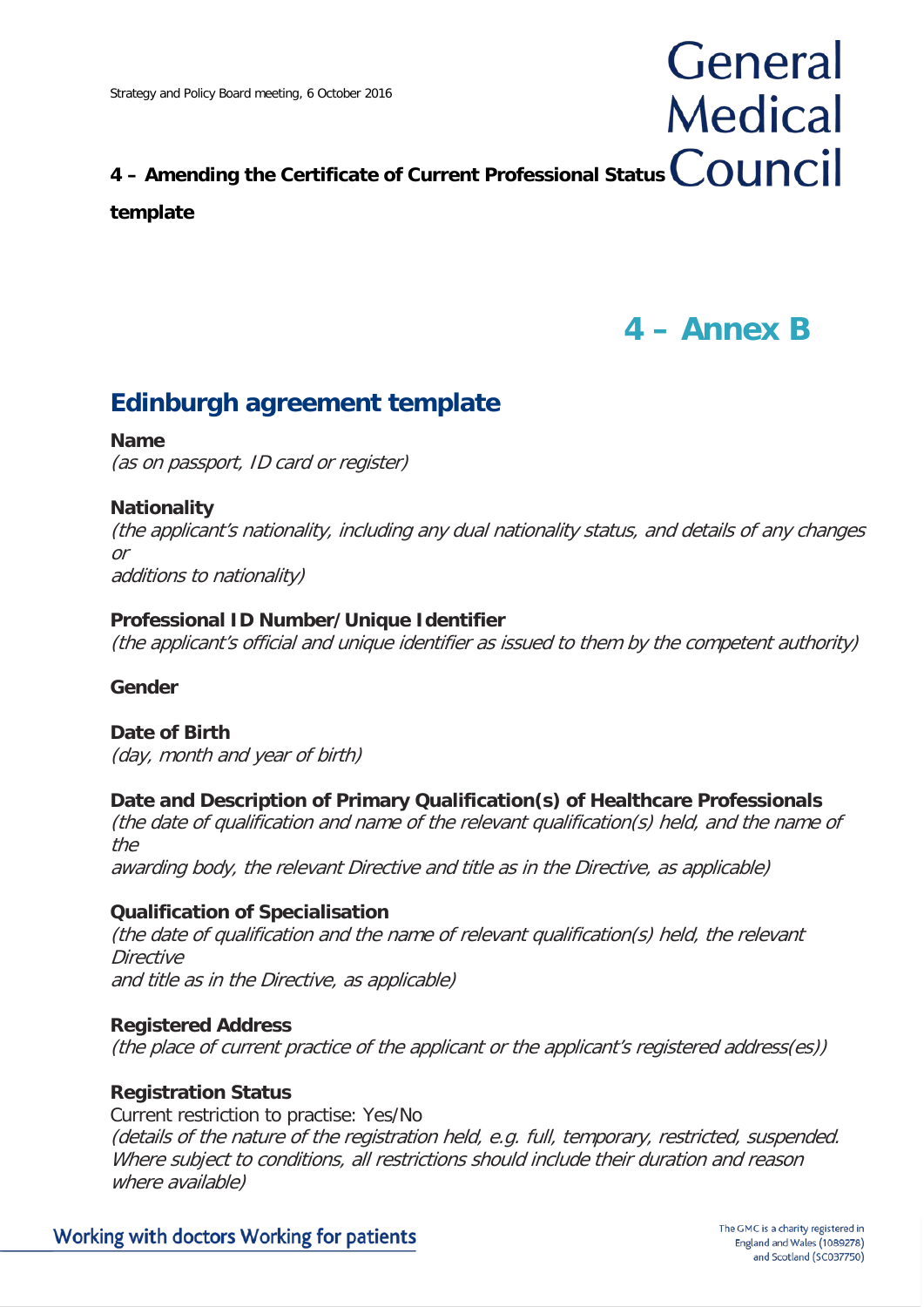# **4 – Amending the Certificate of Current Professional Status**

#### **template**

## **4 – Annex C**

General

**Medical** 

### **Proposed new standard CCPS template**

<Generation Date>

<Addressee Correspondence Name> <Addressee Organisation> <Addressee Department> <Addressee Address Line 1> <Addressee Address Line 2> <Addressee City> <Addressee County> <Addressee Postcode> <Addressee Country>

#### **Certificate of Current Professional Status (Good Standing)**

Practitioner's name: <Register Name>

GMC reference number: <GMC Reference Number>

Gender: <Gender>

Date of birth:  $\langle$ Date of birth $\rangle$ 

Nationality currently held on the GMC Register: <Nationality>

Primary medical qualification: <PMQ>

Current status: <Registration and Licence Status>

Current restriction to practise: None

Restriction reasons: Not applicable

Duration of restriction: Not applicable

Date of limited registration: <Award date>